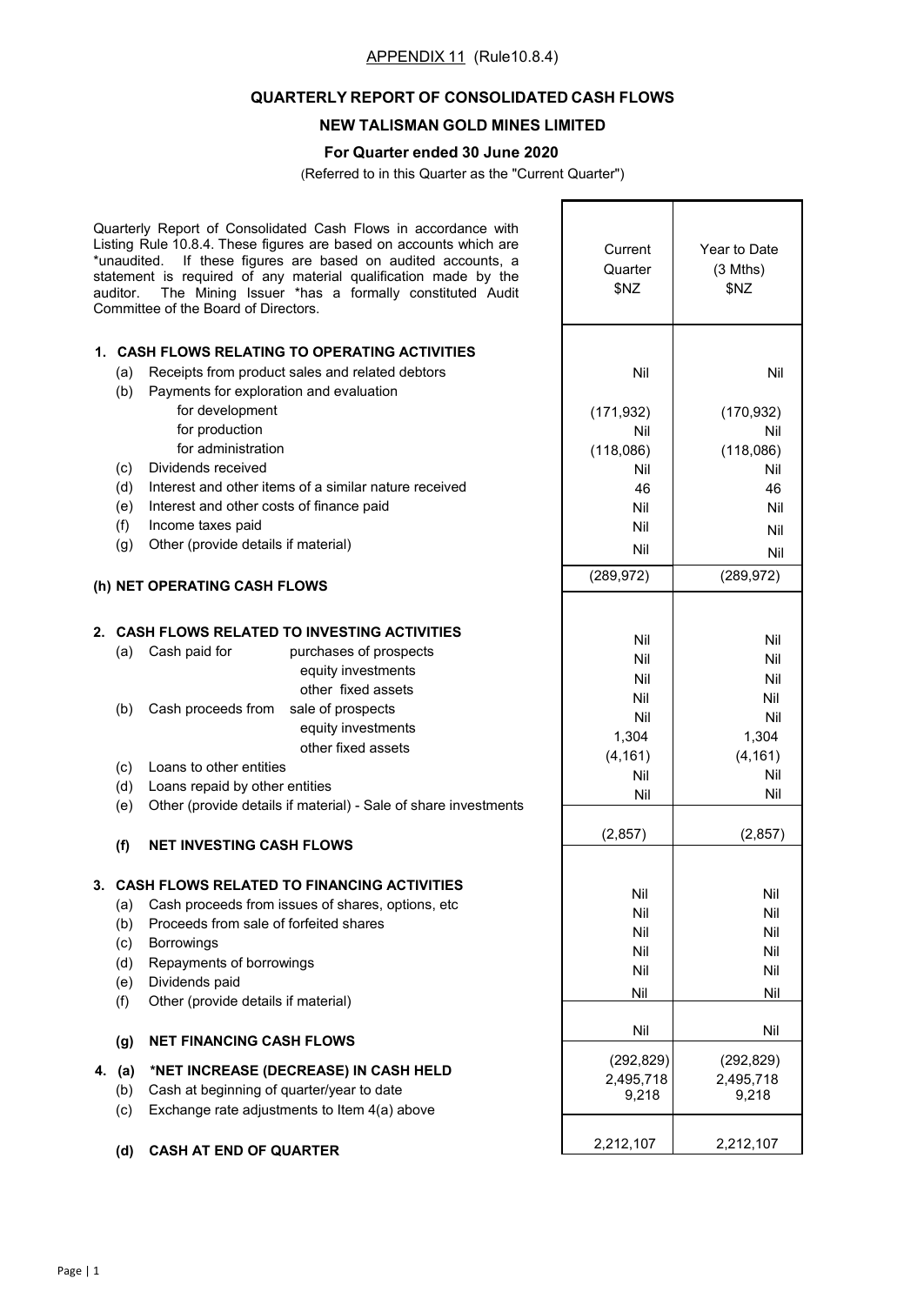### **5. NON-CASH FINANCING AND INVESTING ACTIVITIES**

(a) Provide details of financing and investing transactions which have had a material effect on consolidated assets and liabilities but did not involve cash flows:

Nil…….…………………………………………………………..……………………………………………………………….

- (b) Provide details of outlays made by other entities to establish or increase their shares in projects in which the reporting entity has an interest.
	- Nil……………………………………………………………

Amount Available \$NZ

#### . **6. FINANCING FACILITIES AVAILABLE**

Provide details of used and unused loan facilities and credit standby arrangements, adding such notes as are necessary for an understanding of the position.

N/A.............................................................………………. .......................................................................................... ..........................................................................................

#### **7. ESTIMATED OUTLAYS FOR SPECIFIED QUARTERS**

- (a) Exploration and evaluation
- (b) Development
	- **TOTAL**

| $\ast$ | <b>Current Quarter</b><br>\$NZ | <b>Following Quarter</b><br>\$NZ |
|--------|--------------------------------|----------------------------------|
|        | Nil                            | Nil                              |
|        | 203,000                        | 203,000                          |
|        | 203,000                        | 203,000                          |

Amount Used \$NZ

The outlays to be shown in this column are the estimates made for this quarter in the previous quarterly report. Where these estimates differ by more than 15% from the actual outlays reported in Item 1(b) of this report, provide an explanation of the reason(s) for these differences as an attachment to this report – see Annexure 1.

#### **8. RECONCILIATION OF CASH**

For the purposes of this statement of cash flows, cash includes:

Petty cash, Westpac cheque & savings accounts, ANZ accounts, NAB & Macquarie accounts.

| Cash at the end of the quarter as shown in the statement<br>of cash flows is reconciled to the related items in the<br>amounts as follows: | <b>Current Quarter</b><br>\$NZ | <b>Previous Quarter</b><br>\$NZ |
|--------------------------------------------------------------------------------------------------------------------------------------------|--------------------------------|---------------------------------|
| Cash on hand and at bank                                                                                                                   | 2,107,107                      | 2,390,718                       |
| Deposits at call and Term Deposits                                                                                                         | Nil                            | Nil                             |
| Bank overdraft                                                                                                                             | Nil                            | Nil                             |
| Other (provide details) - Bond                                                                                                             | 105.000                        | 105.000                         |
| TOTAL = CASH AT END OF QUARTER [Items<br>4(d)/4(b)                                                                                         | 2,212,107                      | 2,495,718                       |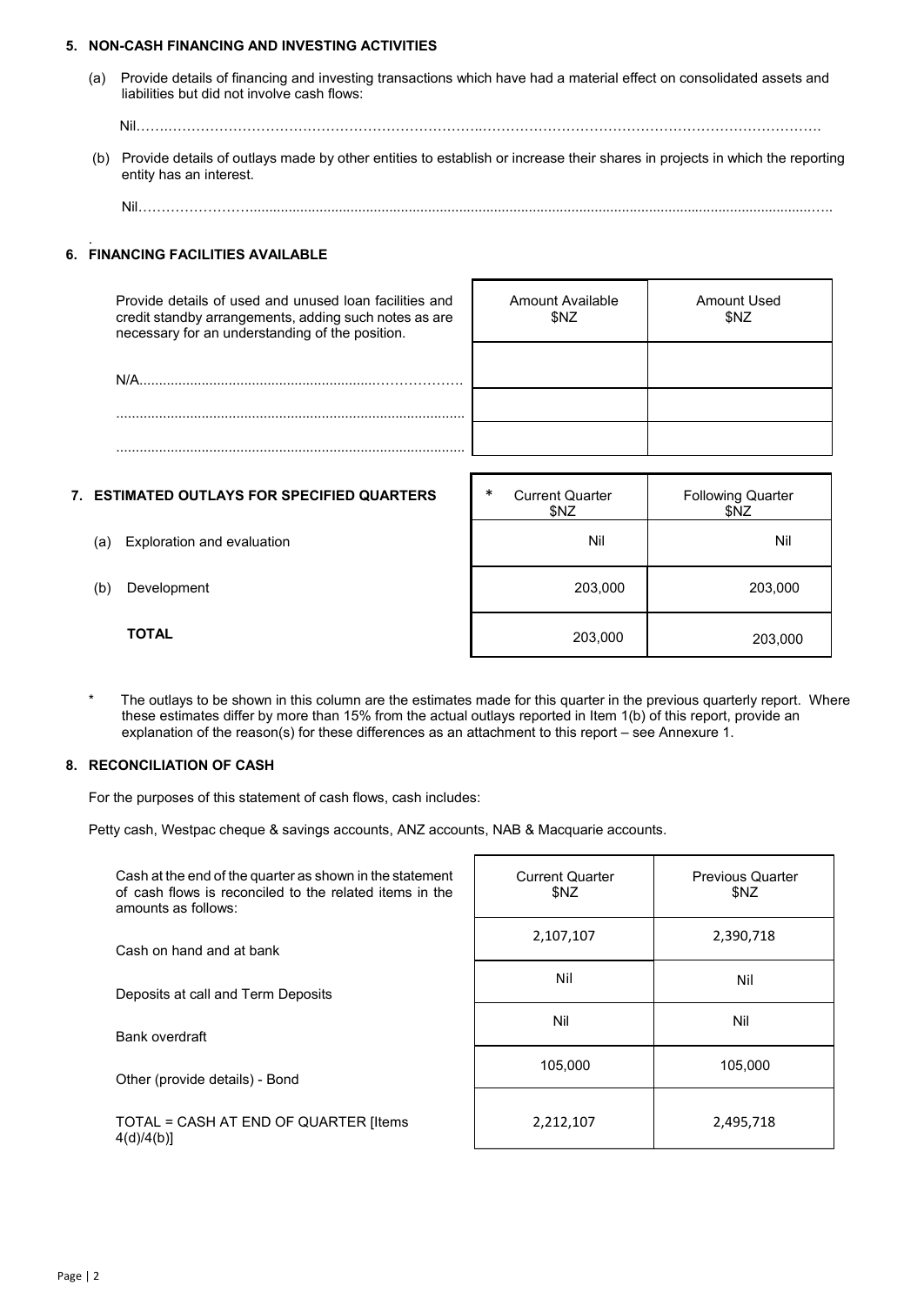### **9. CHANGES IN INTERESTS IN MINING TENEMENTS**

- (a) Interests in mining tenements relinquished, reduced and/or lapsed
- (b) Interests in mining tenements acquired and/or increased
- (c) Where changes are reported in (a) and/or (b), an amended list of interests in mining tenements is attached to this statement.

| Tenement<br>Reference | Nature of<br>Interest | Interest at<br>Beginning<br>of Quarter | Interest at End<br>of Quarter |
|-----------------------|-----------------------|----------------------------------------|-------------------------------|
| a) N/A                |                       |                                        |                               |
| b) N/A                |                       |                                        |                               |

## **10. ISSUED AND QUOTED SECURITIES AT END OF CURRENT QUARTER**

| <b>Category of Securities</b>                      | <b>Number Issued</b> | <b>Number Quoted</b> | <b>Paid-Up Value Cents</b>                      |
|----------------------------------------------------|----------------------|----------------------|-------------------------------------------------|
| PREFERENCE SHARES                                  | Nil                  | Nil                  |                                                 |
| <b>ORDINARY SHARES</b>                             | 2,692,184,325        | 2,692,184,325        |                                                 |
| <b>SHARES</b><br>Issued during current<br>quarter: | Nil                  | Nil                  |                                                 |
| <b>CONVERTIBLE NOTES:</b>                          | Nil                  | Nil                  |                                                 |
| Issued during current<br>quarter                   | Nil                  | Nil                  |                                                 |
| OPTIONS:                                           |                      |                      | Exercise Price / Expiry Date                    |
| Quoted                                             | 17,036,384           | 17,036,384           | A\$0.055 or NZ equivalent<br>/30 September 2022 |
| Issued during current<br>quarter                   | Nil                  | Nil                  |                                                 |
| Expired during current<br>quarter                  | Nil                  | Nil                  |                                                 |
| Not quoted and not<br>transferable                 | Nil                  | Nil                  |                                                 |
| Issued during current<br>quarter                   | Nil                  | Nil                  |                                                 |
| <b>WARRANTS:</b>                                   | Nil                  | Nil                  |                                                 |
| DEBENTURES - totals<br>only:                       | Nil                  | Nil                  |                                                 |
| <b>UNSECURED NOTES -</b><br>totals only:           | Nil                  | Nil                  |                                                 |

Jane Bell (Company Secretary)

Authorised Officer of Listed Issuer 30 June 2020